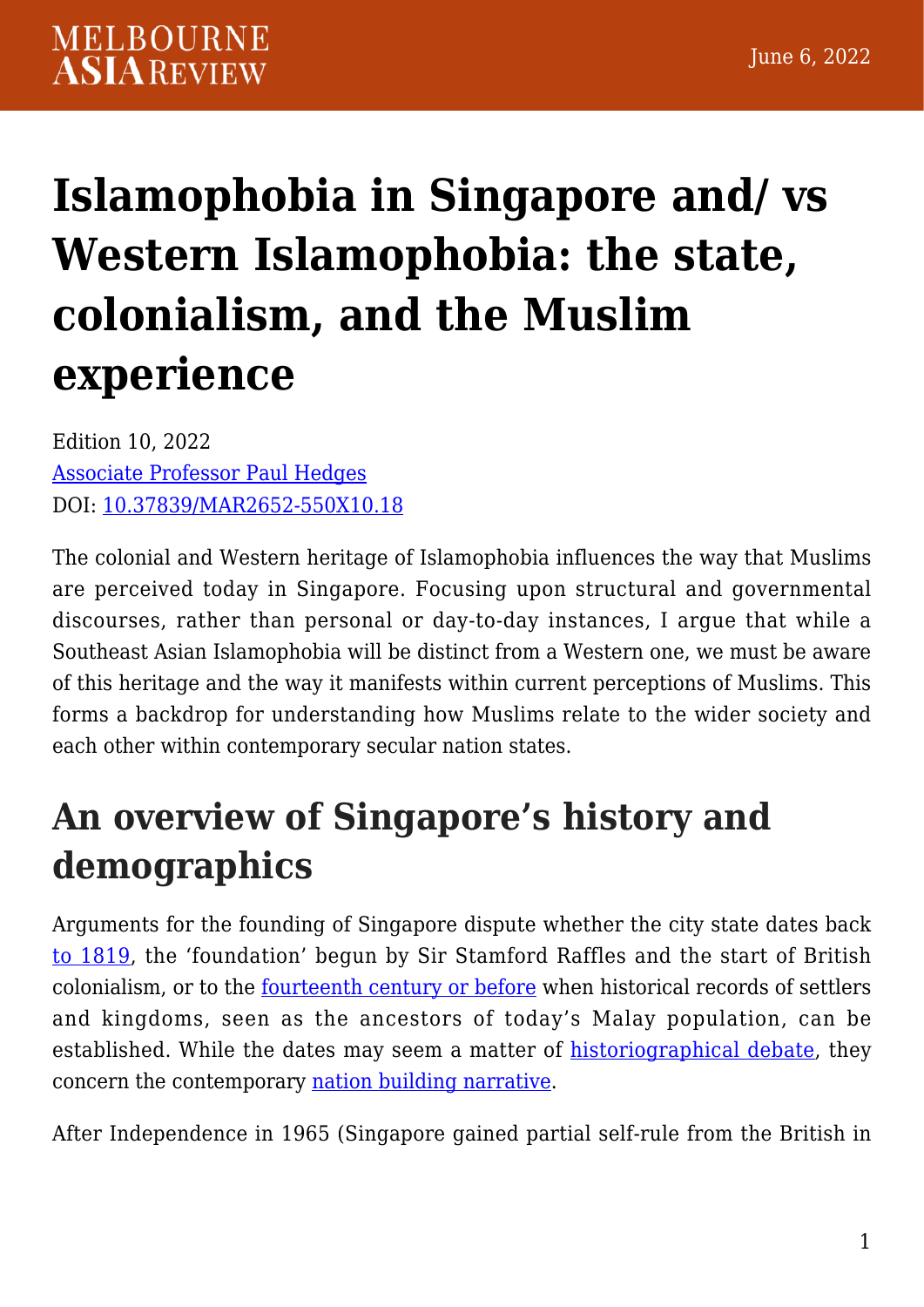#### **MELBOURNE ASIAREVIEW**

1959, fully established in 1970), Singapore sought to develop an inclusive national identity which would not be a Chinese majoritarian state, giving due prominence to the Malays. The People's Action Party (PAP), Singapore's dominant political party pre-independence and which has held governmental power since independence, gave assurances to Malays in the run up to independence that they would govern in the interest of all citizens. This has been termed a [multiracialism](https://www.academia.edu/50366196/Dicky_Sofjan_2016_Religion_Public_Policy_and_Social_Transformation_in_Southeast_Asia_Vol_1) (today the more widely globally used term 'multiculturalism' is often deployed). Demographic proportions have remained, arguably, [remarkably static](https://en.wikipedia.org/wiki/Demographics_of_Singapore) since the early twentieth century: c. 75 percent Chinese, 14 percent Malays, 10 percent Indians (mainly Tamils), and the rest 'Others', predominately Eurasians. These four 'races' compose the CMIO matrix (Chinese-Malay-Indian-Other) inscribed onto every citizen's identity card as a distinct (and [unitary](https://www.asiaone.com/News/AsiaOne%2BNews/Singapore/Story/A1Story20100113-191440.html)) [racial identity.](https://www.stbooks.sg/products/singapore-chronicles-multiracialism)

The assurances to Malays are established in such ways as a dedicated cabinet post (the Minister-in-Charge of Muslim Affairs); Shariah (locally, Syariah) law being provided for under the Administration of Muslim Law Act (AMLA), which particularly covers marital and inheritance law; and, the national language being Malay, with the national anthem in that language (English is the working language, and alongside Mandarin and Tamil these make up the four official languages). Seeking unity and amity, the [official narrative](https://www.tandfonline.com/doi/full/10.1080/10357823.2021.1972934) has been that Singapore was founded in 1819, even framing it as a new nation where [everybody is an immigrant](https://www.cambridge.org/core/journals/journal-of-southeast-asian-studies/article/abs/settler-colonialism-and-usurping-malay-sovereignty-in-singapore/A75B4890EBE05FFB541057E0E6D64E13) with the colonial legacy embraced as a uniting factor. [Promoted as a founder,](https://www.cambridge.org/core/journals/journal-of-southeast-asian-studies/article/abs/commemorating-raffles-the-creation-of-an-imperial-icon-in-colonial-singapore/130C0F8C4DAE64ABBC2CBEABF9A726AB) Raffles has [proved](https://www.cambridge.org/core/journals/journal-of-southeast-asian-studies/article/editorial-foreword-the-singapore-bicentennial-as-public-history/F157B3F2137004F0F8520A8D1F0CCAB2) [controversial,](https://www.cambridge.org/core/journals/journal-of-southeast-asian-studies/article/editorial-foreword-the-singapore-bicentennial-as-public-history/F157B3F2137004F0F8520A8D1F0CCAB2) and while 2019 was termed the bicentennial, a [growing historical](https://nuspress.nus.edu.sg/products/studying-singapore-before-1800) [awareness](https://nuspress.nus.edu.sg/products/studying-singapore-before-1800) of the older history meant that there was a need to [foreground this](https://asiatimes.com/2019/04/raffles-bicentennial-anniversary-ruffles-singapore/) [earlier history](https://asiatimes.com/2019/04/raffles-bicentennial-anniversary-ruffles-singapore/), relating to wider global [discourse on decolonisation,](https://www.rsis.edu.sg/rsis-publication/rsis/the-global-blm-movement-public-memorials-and-neo-decolonisation/#.YhxfAe4zY1I) and to changes in how [Singapore's story](https://journals.sagepub.com/doi/abs/10.1177/0192512116677305) [has been told](https://www.tandfonline.com/doi/full/10.1080/10357823.2021.1972934) ([the most recent](https://www.worldcat.org/title/singpore-a-jorney-through-time-1299-1970s-secondary-1-coursebook/oclc/1224006866&referer=brief_results) [secondary school history](https://doi.org/10.1080/10357823.2021.1972934) [textbook](https://doi.org/10.1080/10357823.2021.1972934) starts Singapore's history in 1299).

As well as being ethnically diverse, Singapore is also [religiously diverse](https://www.pewforum.org/2014/04/04/global-religious-diversity/). It has a [Buddhist-Daoist majority](https://www.worldcat.org/title/religion/oclc/1000472489), relating to its Chinese majority demographics, while Christianity has recently overtaken Islam as the second largest religion. The last of the demographically, and arguably socio-politically, significant religions is Hinduism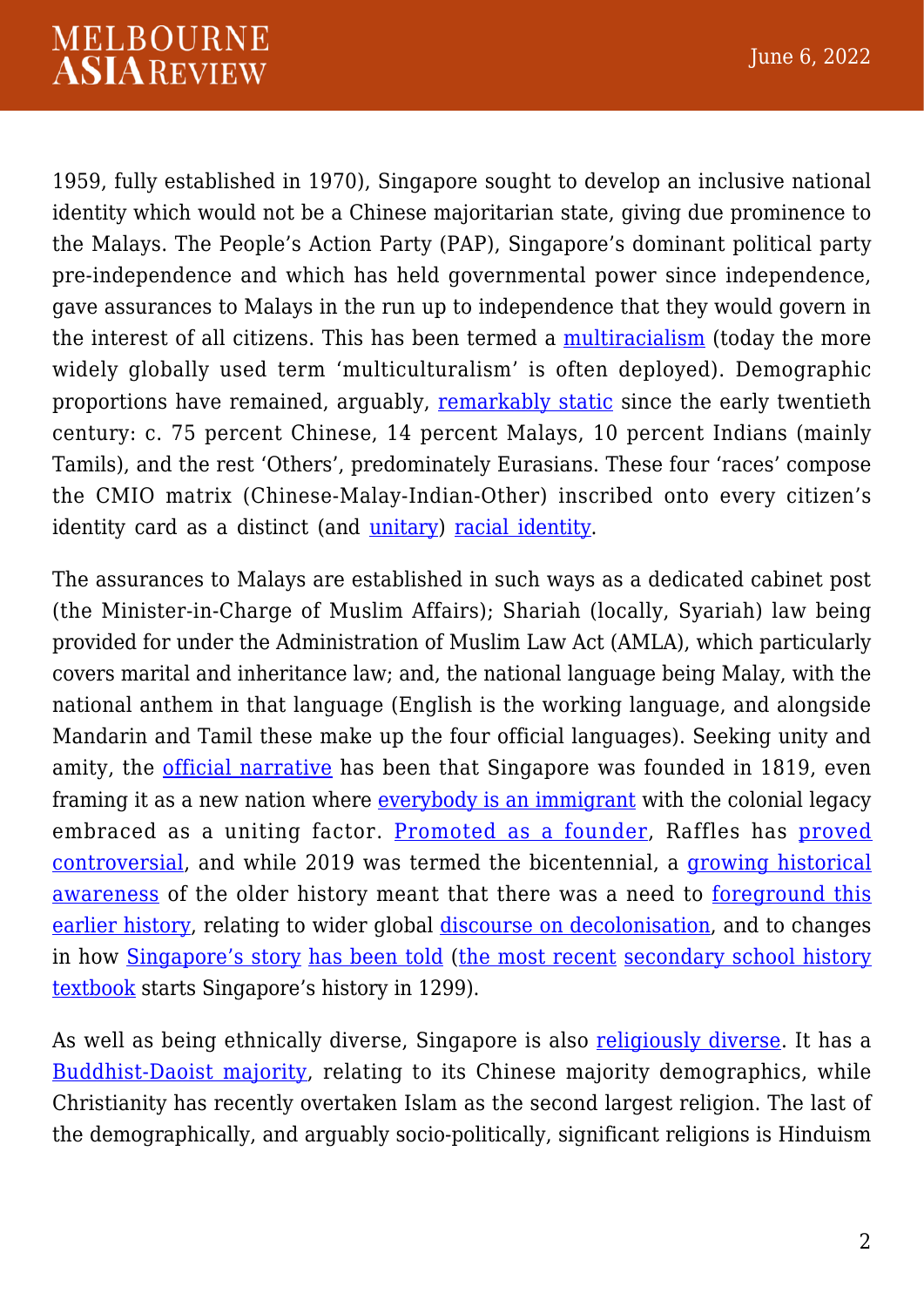which is related to the Tamil population, brought by the British as plantation workers, as well as other Indian immigrants. Undeniably, religion is an important factor within Singaporean society, and plays a key role in most people's identities. It is also often centrally posited in society and politics, sometimes as a form of 'moral ballast,' with [secularism in Singapore](https://www.rsis.edu.sg/rsis-publication/srp/wp305-engaging-religion-with-pragmatism-the-singapore-states-management-of-social-issues-and-religious-tensions-in-the-1980s/#.Yoj66hMzY1I) often officially framed as 'religion-friendly'. The government is also distinctly interventionist, and the often vaunted 'harmonious religious coexistence' is, some may say, managed by an iron fist in a velvet glove, with measures including the *[Maintenance of Religious Harmony Act](https://www.mha.gov.sg/what-we-do/managing-security-threats/maintaining-racial-and-religious-harmony) (MRHA*), originating at the end of the 1980s and updated in 2019, alongside a range of other legislative and organisational instruments which oversee what has been described as '[precarious toleration'](https://www.taylorfrancis.com/chapters/edit/10.4324/9780429467769-8/singapore-interfaith-movement-paul-hedges-mohamed-imran-mohamed-taib).

With regards to governance of the Muslim population, beyond what has been noted above, [MUIS](https://www.worldscientific.com/worldscibooks/10.1142/11099) (Majlis Ugama Islam Singapura, or Singapore Muslim Council, a government statutory body) has oversight for the wellbeing of the Malay-Muslim community, and incorporates the Office of the Mufti and the Fatwa Board. MUIS also runs an [Asatizah Recognition Scheme](https://www.muis.gov.sg/ARS-and-IECP) (ARS) for the accreditation of Islamic religious teachers/scholars before they can operate in Singapore (notably, a requirement which does not apply to any other tradition). This scheme has a role to provide what is [seen as local context](https://www.rsis.edu.sg/wp-content/uploads/2014/07/CO05066.pdf) for how Islam operates in Singapore and to give approved interpretations of Islam to Singaporean graduates from Islamic universities overseas (currently Singapore has no institution for tertiary Islamic-based education). This is to counter a perceived possibility of young local Islamic scholars being exposed to potentially 'extreme' interpretations of Islamic tradition in places such as Egypt, Malaysia, and Saudi Arabia where many do their studies.

Within this context, understanding how Muslims are framed in society, especially in relation to Islamophobic tropes, helps provide a backdrop to understanding both inter- and intra-religious dynamics, including in relation to the secular state (and, within this, seeing interreligious relations as including the [non-religious](https://www.academia.edu/33959046/Should_Interfaith_and_Interreligious_Dialogue_include_Atheists_Towards_an_Interworldview_Perspective) [demographic\)](https://www.academia.edu/33959046/Should_Interfaith_and_Interreligious_Dialogue_include_Atheists_Towards_an_Interworldview_Perspective).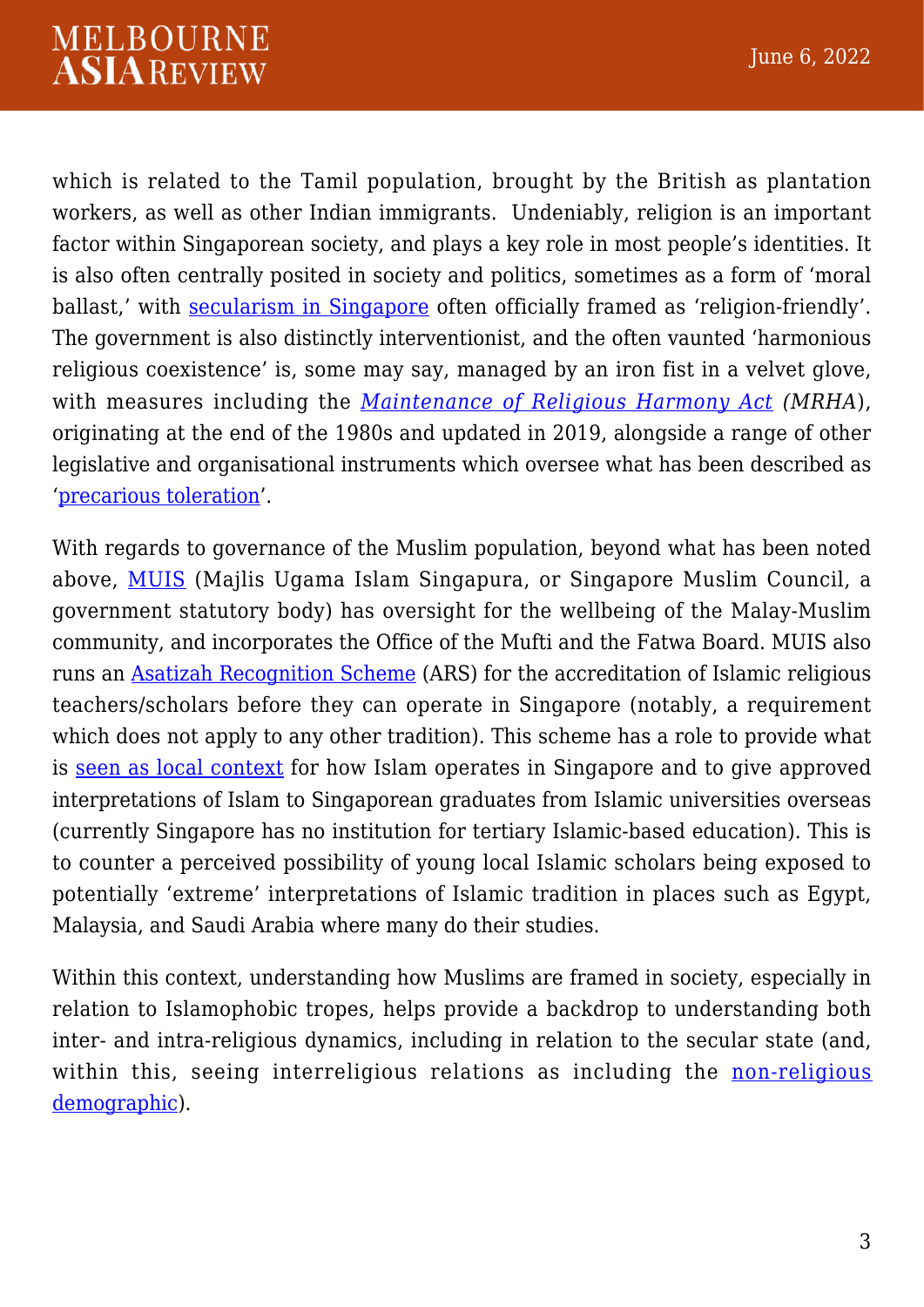#### **The Malay-Muslim**

While I have spoken of 'Malays' or 'Muslims' above, it is common to use the term 'Malay-Muslims'; which, it should be noted, is part of a range of [racialised terms](https://www.ucpress.edu/book/9780520298910/understanding-religion) for [homogenising](https://www.jstor.org/stable/24491111) groups inherited [from British colonial](https://www.jstor.org/stable/684449?seq=1) practice and [ideology](https://wardahbooks.com/products/mythofthelazynative). Within Singapore, to be Malay is to be Muslim, with over 98 percent of those labelled as Malays also identifying as Muslims (98.8 percent in the [2020 census](https://www.singstat.gov.sg/publications/reference/cop2020/cop2020-sr1/census20_stat_release1)). Islam is primarily associated with Malay customs and culture such that the two are often perceived or framed as coterminous. Indeed, to cease to be a Muslim would, in the eyes of many of the community, mean that one would cease to be a Malay. Nevertheless, neither term names [a monolithic category](https://worldscientific.com/doi/10.1142/9789814759885_0057), while even though the association of Malayness with Islamicity was constructed through British colonial organisational imperatives, then reinforced in post-independence narratives, it also involves the agency of those so named and identifying.

Malay-Muslim is also distinct, because, in contrast to the other Chinese-Malay-Indian-Other markers, Malay acts both as a perceived racial category, but also a religious marker. While many assume that most Indians are Hindus, as indeed the majority are (approximately 57 percent), there is not the same cultural resonance between them, and certainly large numbers of Indians are Christian, Sikh, or Muslim. Moreover, because of the way that the understanding of 'Malay-Muslim' operates, even if one were technically an Indian according to one's identity card, if one spoke Malay and followed Malay customs then one would be [accepted within the](https://www.todayonline.com/singapore/reserved-presidential-election-casts-spotlight-malayness) [Malay-Muslim](https://www.todayonline.com/singapore/reserved-presidential-election-casts-spotlight-malayness) community as a 'Malay'. The case of Maria Hertogh (discussed below) also seemingly made it possible that somebody ethnically identifiable as a white Caucasian could become a 'Malay'.

### **Defining Islamophobia**

In [the](https://eprints.whiterose.ac.uk/83697/1/Sayyid%20A%20Measure%20of%20Islamophobia-%20journal%20version.pdf) [contemporary](https://www.bloomsbury.com/us/religious-hatred-9781350162860/) [literature,](https://books.google.com.sg/books/about/The_Fear_of_Islam_Second_Edition.html?id=AclCwgEACAAJ&redir_esc=y) Islamophobia has come to be understood as a form of prejudice. [Prejudice](https://www.bloomsbury.com/us/religious-hatred-9781350162860/) is conceptualised into three aspects: stereotypes, or an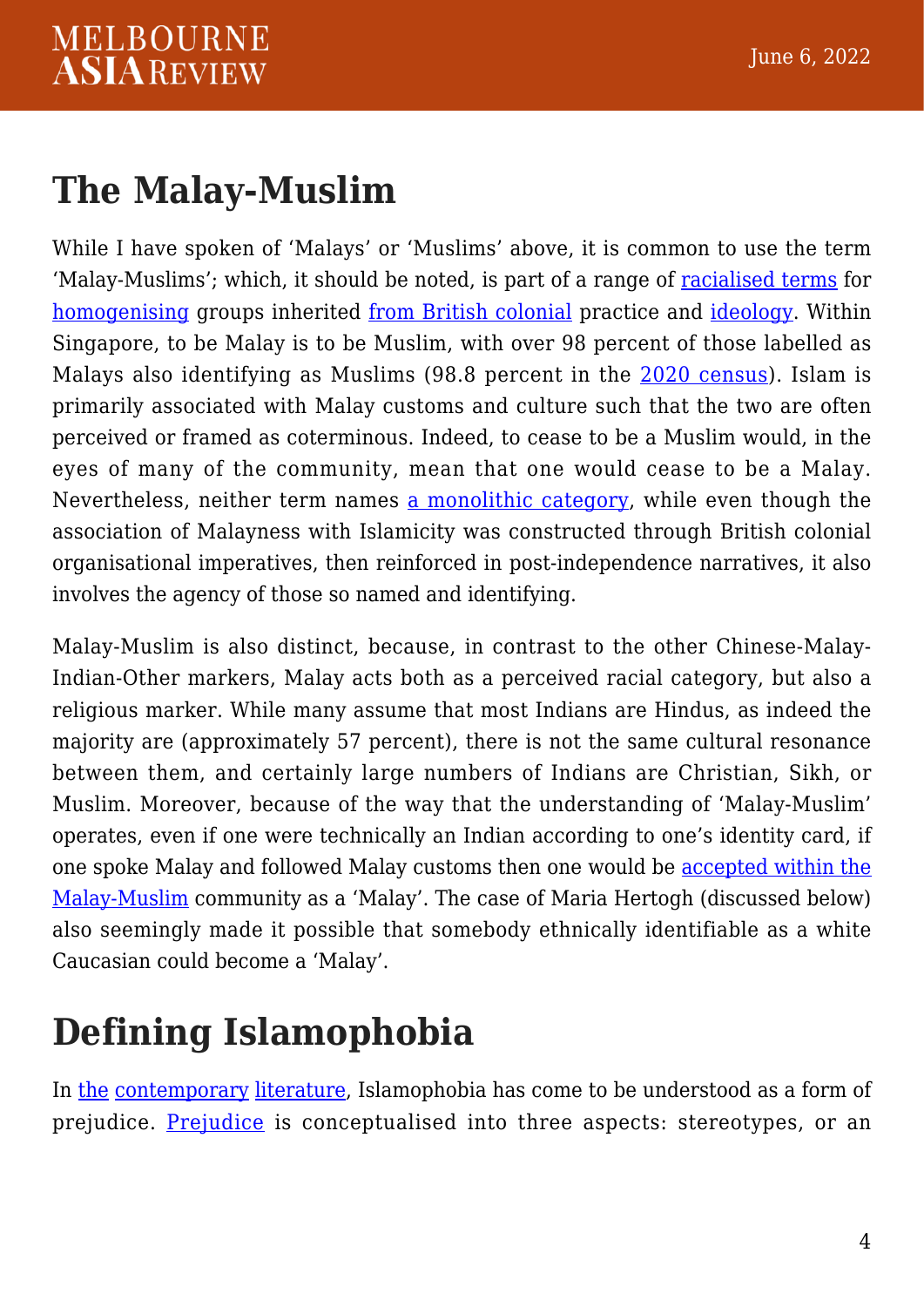ideological frame relating to concepts and images of others; prejudice, or an emotional dislike with an active acceptance of the stereotypes; and, discrimination, or enacted prejudicial acts and systems. In the case of Islamophobia, this is prejudice against Muslims and those perceived as Muslims. Importantly, prejudice is not simply about the attitudes and emotions of individuals, but also what are often defined as structural factors, meaning that prejudice infects or permeates through wider cultural, social, legal, and political systems.

Importantly, Islamophobia is a racialised form of prejudice. In other words, it operates upon the basis of the signifier 'Muslim' [acting as a racial category](https://www.bloomsbury.com/uk/religious-hatred-9781350162877/): by stereotyping a homogenised and essentialised identity for all Muslims (or taking this as the default against which the potential of a 'good Muslim' may be identified), the Islamophobe operates with a racialised notion of Islam and Muslim.

Particularly since 9/11, policy makers and others in the public eye, including some scholars, have been keen to distinguish the 'good Muslims' from the 'bad Muslims,' i.e. those who are peaceful and law abiding as against those who 'illegitimately' employ Islam for political ends and to justify violence. From an insider perspective, it is quite possible to argue [that Islamic tradition](https://www.rsis.edu.sg/wp-content/uploads/2016/01/CO16016.pdf) (from exegesis of the Qur'an, the hadith and Sunnah of the Prophet Muhammed, Shariah legal injunctions, and understandings of jihad) is antithetical to the kind of terrorist activities carried out by the likes of Al-Qaeda, Jemaah Islamiyah, and ISIS. This is not particularly in dispute. However, the public discourse of the 'good Muslim' puts an onus on all Muslims in a way that is not similarly done for other communities or traditions. For instance, if a terrorist activity is carried out by a Christian or Buddhist then all Christians and all Buddhists (or, at least, their leaders) are not expected, or called upon, to denounce this action and declare it as not legitimate within their tradition. Hence the Muslim (*qua* their racialised status) is considered 'guilty' until proven innocent. Moreover, the way that Islam is framed within this context means that the 'good Muslim' must deny that their religion has anything to do with politics, in a way that, especially within the West, is not considered necessary for Christianity, which is often readily mixed with or associated with governance, politicians, and the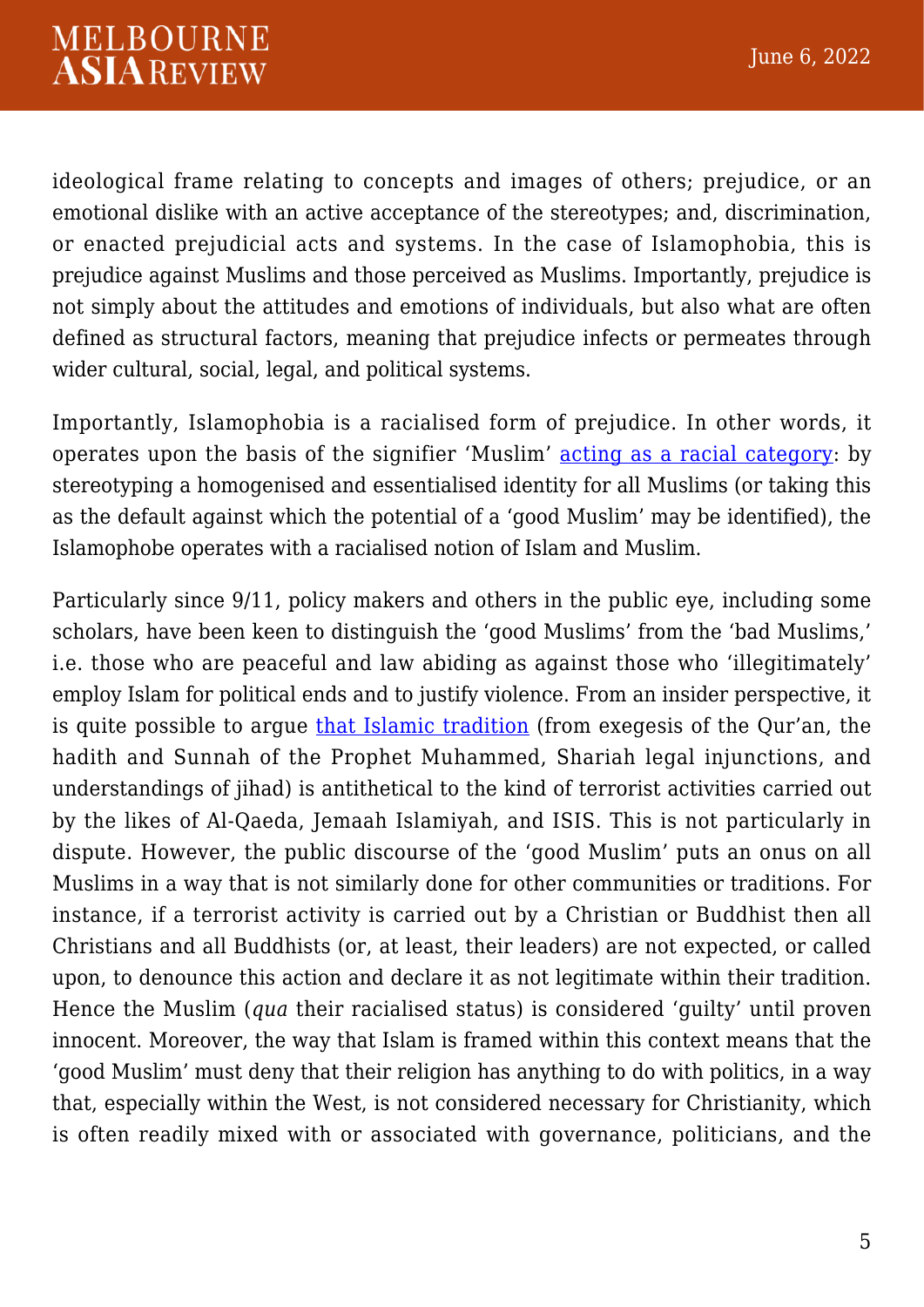political process ([secularism is rarely, if ever, clearly distinct from religion](https://www.mdpi.com/2077-1444/10/9/498/htm)). As a signifier, the very assumption that we can/must locate the 'good Muslims' (which necessitates the perceived very real possibility of there being 'bad Muslims' lurking close-at-hand) is uniquely applied to Islam. This marks Islam as distinctive and inherently problematic: the need exists to define 'the good ones'.

### **Colonial Islamophobia in Singapore**

The above draws, primarily, from theory established in Western contexts. It may therefore be asked as to whether there is a distinctive Southeast Asian, even Singaporean, Islamophobia. While patterns of human prejudice have something of a universal character—for human hatred, prejudice, and othering draw upon impulses from a deep evolutionary background—this does not deny particular contextual manifestations. As such, we will expect linkages conceptually. Moreover, across South and Southeast Asia, Islamophobia manifests within certain forms of [Hindu and](https://www.bloomsbury.com/uk/religious-hatred-9781350162877/) [Buddhist discourse](https://www.bloomsbury.com/uk/religious-hatred-9781350162877/) which have a clear lineage derived from Western colonial influence. Given direct British colonial rule from 1819 to 1959, we may expect any Islamophobia in Singapore to bear some colonial stamp. This is not to say that we can simply read Western norms onto this part of Asia, but we should not expect to see something radically different either.

We can lay out some colonial background in the Singaporean context. Firstly, within the definition of Islamophobia laid out above, [Raffles,](https://profile.nus.edu.sg/fass/mlsasmk/sari21-02.pdf) like many [colonial officials,](https://link.springer.com/chapter/10.1007/978-3-030-75842-4_5) would be defined as an Islamophobe, which is [readily seen](https://www.bukukupress.com/en-sg/products/raffles-and-religion-a-study-on-sir-thomas-stamford-raffles-discourse-on-religion-amongst-the-malays) in his writings; for instance, he spoke derogatively of 'Arabs' (perceived as [idealised Muslims\)](https://academic.oup.com/jaar/article/88/4/915/5984472?) and [described Mohamed](https://www.gutenberg.org/files/49843/49843-h/49843-h.htm) as a 'false' prophet. This was not surprising given the way the signifiers 'Europe' (often denoting 'Christian') and 'the Muslim world' were cocreated as antagonistic in the imaginary of 'Europeans', in a trajectory going back at least as far as the crusades, while '[continuity](https://doi.org/10.1080/0031322X.2014.966960)' with colonialism has been noted as a facet of contemporary Islamophobia. Moreover, we must pay attention to the wider colonial context, as Singapore existed within an imperial system. Particular attention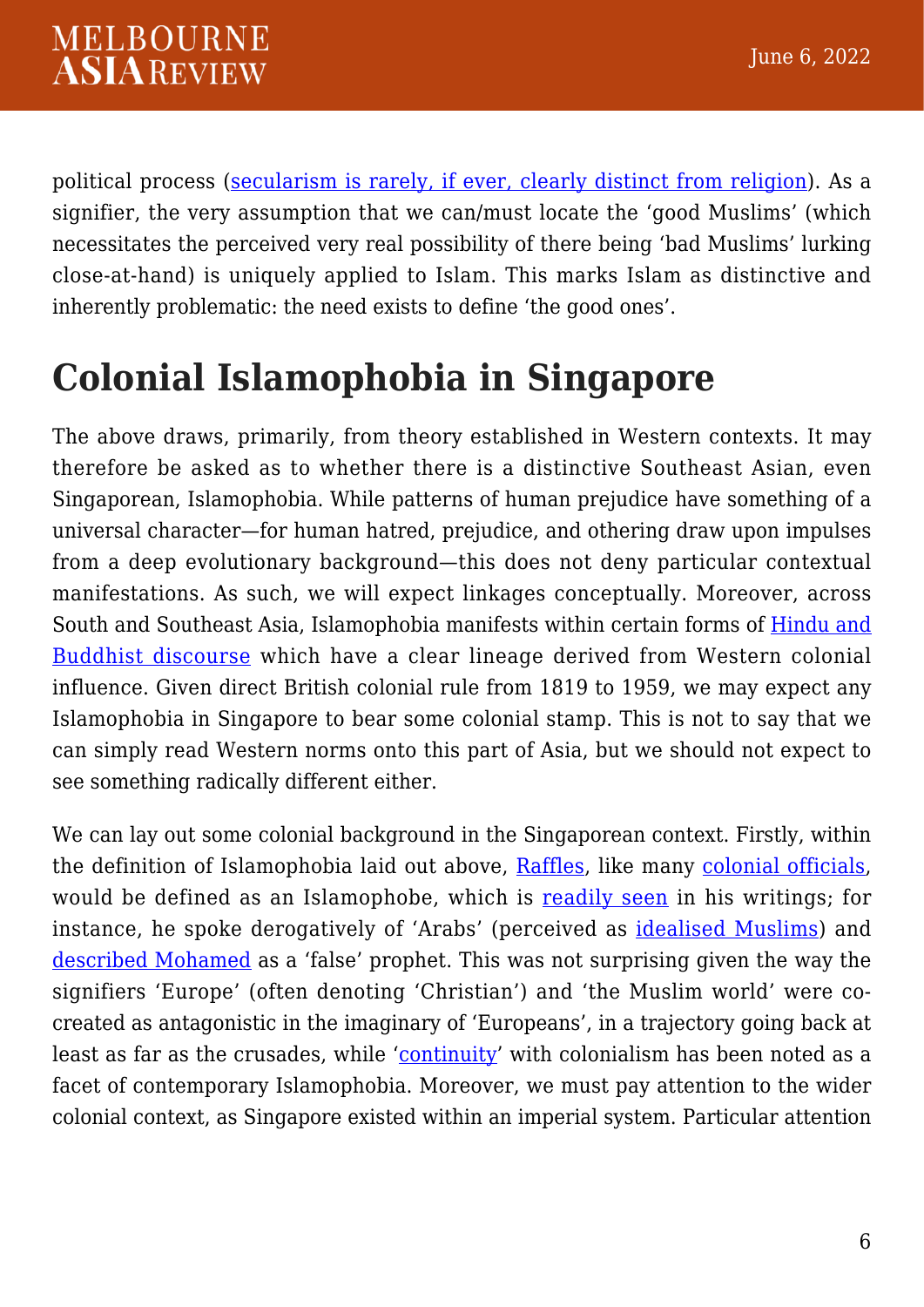can be given to the [Indian Mutiny](https://www.bloomsbury.com/uk/indian-muslim-minorities-and-the-1857-rebellion-9780755603794/) (or First War of Independence) of 1857 in which Muslims were framed as potentially seditious and unable to accept a non-Muslim as their ruler. The notion of the perceived aggressiveness of Muslims and their potential for sedition was reinforced by two local incidents. Firstly, in 1823, a [Malay](https://www.cambridge.org/core/journals/journal-of-southeast-asian-studies/article/abs/settler-colonialism-and-usurping-malay-sovereignty-in-singapore/A75B4890EBE05FFB541057E0E6D64E13) [man Sayid Yasin](https://www.cambridge.org/core/journals/journal-of-southeast-asian-studies/article/abs/settler-colonialism-and-usurping-malay-sovereignty-in-singapore/A75B4890EBE05FFB541057E0E6D64E13) stabbed Colonel William Farquhar, the First Resident of Singapore (a non-fatal attack), and, secondly, the [Sepoy Mutiny of 1915](https://www.rsis.edu.sg/wp-content/uploads/rsis-pubs/WP206.pdf) saw Indian Muslims rebel when they believed that they would be sent to fight against the Ottomans who then held the title of Caliph. As such, colonial and [Western images](https://www.tandfonline.com/doi/abs/10.1080/0031322X.2014.966960) of the hostile and [potentially disloyal Muslim](https://www.rsis.edu.sg/wp-content/uploads/rsis-pubs/WP206.pdf) (for their loyalty lay with other Muslims above their countrymen or other links) permeated pre-independence Singapore.

### **Islamophobia and Singapore**

As noted, the Singaporean government under the People's Action Party has gone to great lengths to reassure its Malay-Muslim population that it is fully included within the life of the nation. Muslims have played, and continue to play, leading roles in society. The current president, Madam Halimah, is a Muslim [representing the Malay-](https://www.todayonline.com/singapore/malayness-presidential-aspirants-issue-community-committee-decide-mdm-halimah)[Muslim constituency](https://www.todayonline.com/singapore/malayness-presidential-aspirants-issue-community-committee-decide-mdm-halimah) within this leading symbolic, but significant, role. Recently, Prime Minister Lee Hsien Loong reversed a headscarf ban meaning that the tudung (hijab) would be allowed for public facing government staff, [including nurses](https://www.channelnewsasia.com/singapore/muslim-nurses-tudung-uniform-guildines-muis-fatwa-2268872), which had long been an issue of [simmering resentment.](http://muzlimbuzz.sg/hijab-in-the-workplace-why-the-controversy/) Yet, at the same time, there are wider public concerns, and undoubtedly personal antagonism towards Muslims will be felt by some, meaning that government ministers have sought to [reassure the](https://www.straitstimes.com/singapore/muslim-community-has-made-much-effort-to-counter-radicalism) [public](https://www.straitstimes.com/singapore/muslim-community-has-made-much-effort-to-counter-radicalism) that extremism is not rife, and have spoken [against Islamophobia,](https://www.mha.gov.sg/mediaroom/speeches/the-2nd-srp-distinguished-lecture-and-symposium-2016---opening-address-by-mr-k-shanmugam-minister-for-home-affairs-and-minister-for-law/) though violent antagonism is [rare](https://www.rsis.edu.sg/rsis-publication/rsis/rise-of-violent-christian-extremism-whither-inter-religious-ties/#.YigKR-4zY1I). This personal level of animosity, however, is not the concern [addressed here](https://lkyspp.nus.edu.sg/docs/default-source/ips/ips-working-paper-no-35_ips-onepeoplesg-indicators-of-racial-and-religious-harmony_comparing-results-from-2018-and-2013.pdf). Rather, the issue will be whether or not we can detect forms of structural Islamophobia, particularly through the narratives of the state. These may well bear the imprint of the colonial legacy, and the ongoing neo-colonial hegemony of Western norms. A key question could be whether, and how, we can locate a distinctly Singaporean Islamophobia, though I raise it as a matter of potential inquiry rather than trying to define and classify it here.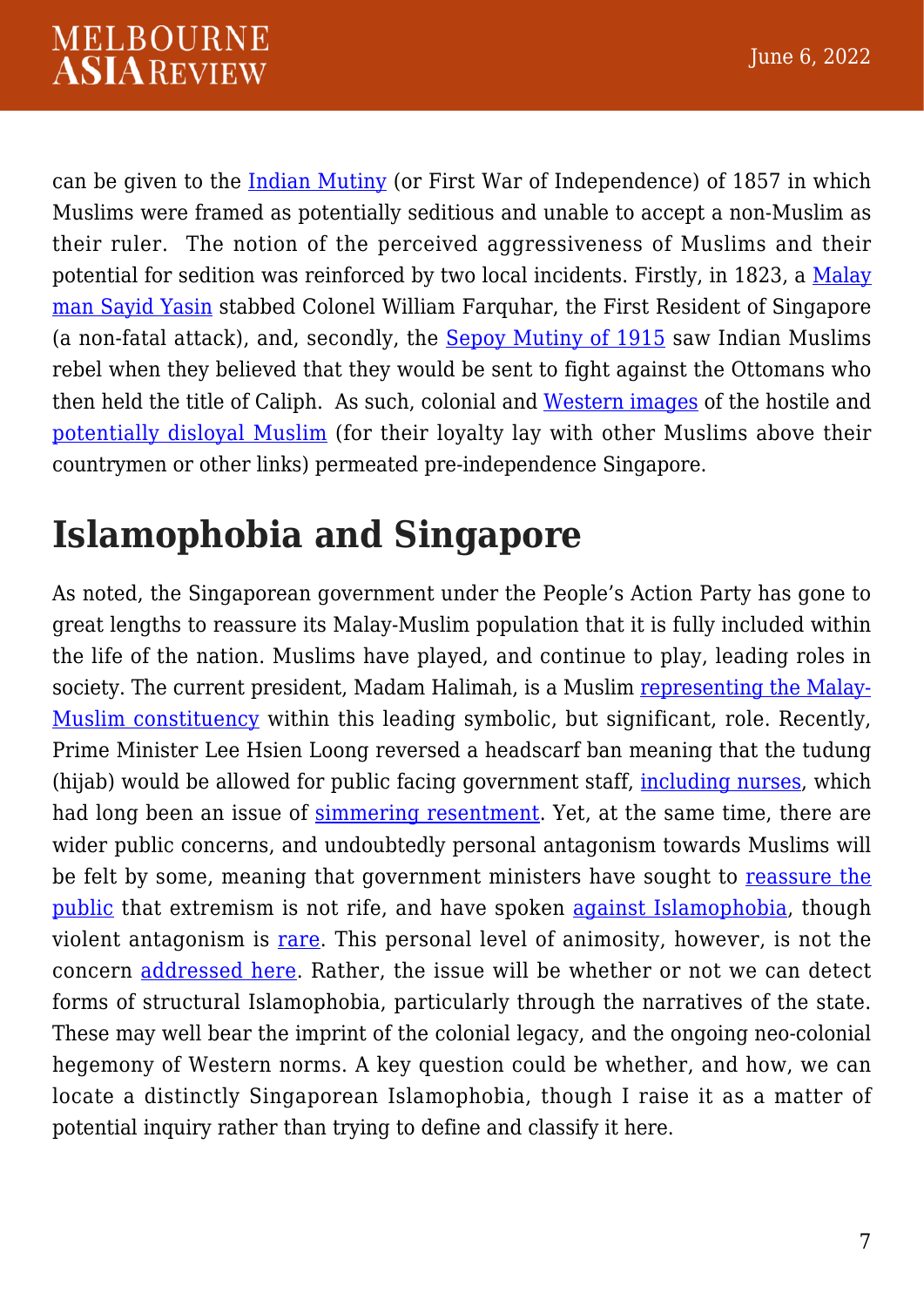Returning to nation-building narratives, two key events at the cusp of independence form part of the [myths](https://logosdao.wordpress.com/2022/03/02/myths-legends-history-and-fables-some-working-definitions/) of modern Singapore. The first was the [Maria Hertogh riots](https://eresources.nlb.gov.sg/infopedia/articles/SIP_83_2005-02-02.html) of 1950, some aspects of which are noted here, while its contemporary resonance is shown by its [invocation in speeches](https://theindependent.sg/racial-and-religious-prejudice-in-any-form-must-be-prevented-says-shanmugam/), and for Chinese New Year 2021 a 15-part television special *[This Land is Mine](https://www.mewatch.sg/show/This-Land-Is-Mine-233808)* aired on prime time television, which showed a fictionalised and [adapted version of the Maria Hertogh story](https://www.tp.edu.sg/schools-and-courses/students/schools/bus/about-bus/storiesco/life/this-land-is-mine-a-look-Into-historical-sIngapore.html). During WWII, a Dutch family left their daughter in safe keeping with a Malay friend, and several years after the war sought her return. But Maria, now called [Nadra binte Ma'arof](https://eresources.nlb.gov.sg/infopedia/articles/SIP_508_2004-12-23.html), was both [regarded as a Malay-Muslim by the community](https://www.ucpress.edu/book/9780520298910/understanding-religion) and saw the friend, Che Aminah, as her mother. Initially, the courts kept Maria with her adoptive mother, but when an arranged marriage was made under Muslim customary law, Maria's birth parents again took legal recourse and this time the thirteen-year-old was returned. Inflamed by preachers and some local newspapers, especially when it was believed she was being (re)converted to Christianity, the Malay-Muslims rioted, and 19 deaths and 173 casualties ensued. The second incident was the so-called [Race Riots](https://eresources.nlb.gov.sg/infopedia/articles/SIP_45_2005-01-06.html) of 1964 (there were also [less mentioned](https://eservice.nlb.gov.sg/item_holding.aspx?bid=4080964) [Race Riots in 1969\)](https://www.primidi.com/1969_race_riots_of_singapore) between the Chinese and Malays, which resulted in 23 deaths and 454 serious injuries.

Together, these events have contributed to the sense that [intercommunal conflict is](https://www.academia.edu/36307836/Governance_through_Difference_in_singapore) [inevitable](https://www.academia.edu/36307836/Governance_through_Difference_in_singapore) without strong state control. But, also, with both incidents involving the Malay-Muslim community, it has helped add to the sense that Muslims pose an inherent fault-line in society, potentially violent when their interests are threatened or traditions not fully respected. However, certainly, in state narratives the Malayas-Muslim involvement is not made central, rather the messaging is about racial fault-lines as inherently dangerous. This is in stark contrast to what would likely happen within a Western context.

A more [distinctive narrative](https://www.worldscientific.com/doi/10.1142/9789813149229_0009) about Malay-Muslims operates, though, in relation to the Singapore Armed Forces (SAF). At around 18 years of age, it is compulsory for all male Singaporeans to undertake two years of [national service](https://www.mfa.gov.sg/Overseas-Mission/Chennai/Consular-Services/National-Service-Obligation). While often seen as a key part of the building of the fabric of social cohesion amongst the various racial groups, it is nevertheless a point of contention. A quote [by Lee Kuan Yew](https://www.reuters.com/article/us-singapore-election-idUSKCN1BM0Y9) from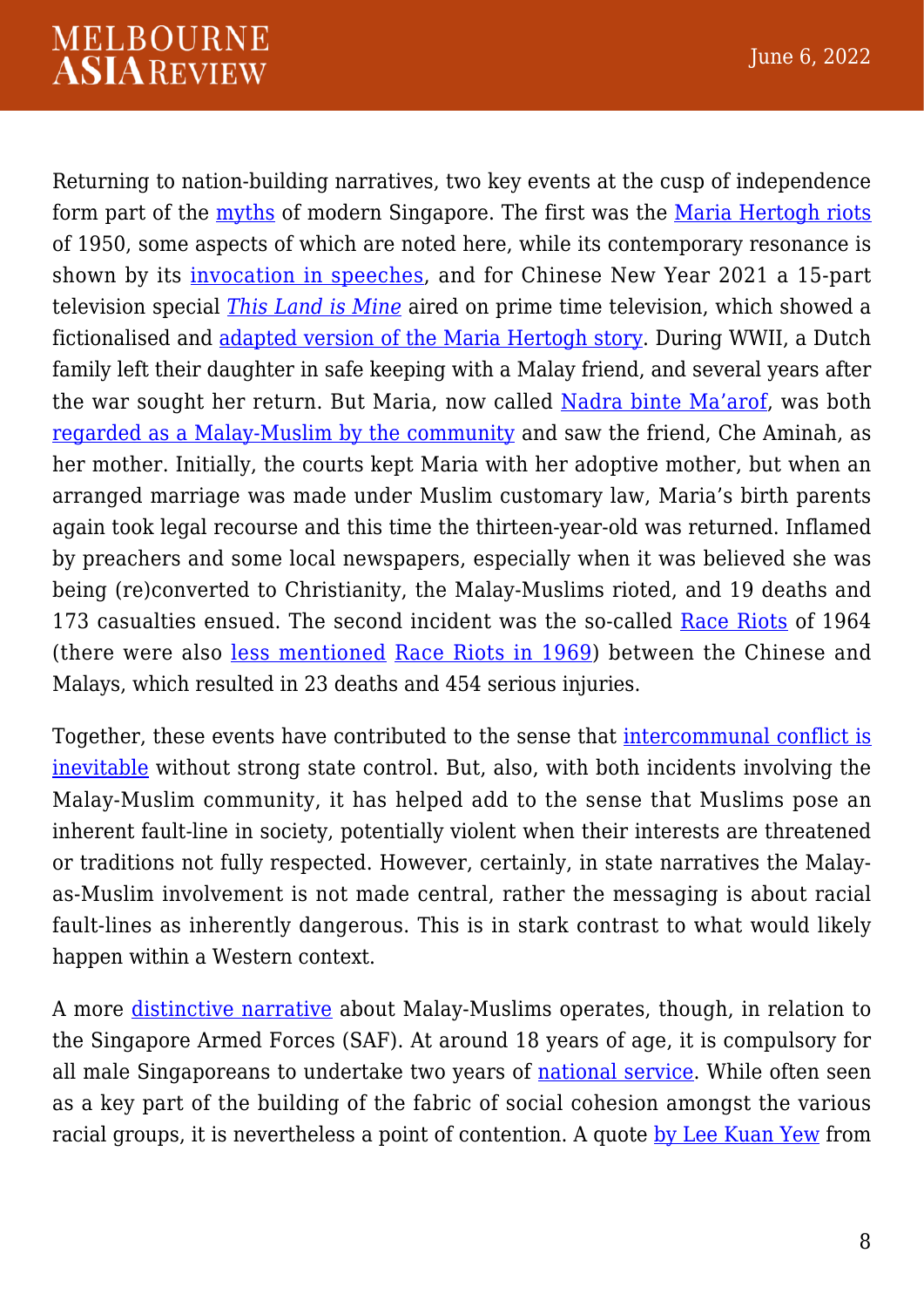#### **MELBOURNE ASIAREVIEW**

<span id="page-8-0"></span>1999 summed up the concern: 'You put in a Malay officer who's very religious and who has family ties in Malaysia in charge of a machine-gun unit, that's a very tricky business.'[\[1\]](#page-10-0) In other words, given Singapore's split from the Federation of Malaysia and the perceived common Malay-Muslim bond, there is a worry that, in the event of a war, the loyalty of Malay-Muslim citizens would be in doubt. While, officially, there is no exclusion of Malay-Muslims in the SAF, this has [been the case historically.](https://www.straitstimes.com/singapore/malays-deployed-in-the-saf-as-sailors-ng-eng-hen) Despite some [high-ranking Malay officers](https://www.asiaone.com/singapore/malays-make-strides-saf), there [remains a deep suspicion](https://www.asiasentinel.com/p/singapores-malay-dilemma?utm_source=url) that an exclusion applies primarily to pilots in the air force, the armoured division of the army, and parts of the navy. In other words, it is often felt that no Malay-Muslim would be given control of an item that could cause serious harm to their own side (such as a fighter plane, tank, etc.). While some Malays do hold such positions, they remain underrepresented. Defence Minister Ng Eng Hen [has stated](https://www.straitstimes.com/singapore/malays-deployed-in-the-saf-as-sailors-ng-eng-hen) that while 'race' is not a factor for 'sensitive' positions in the armed forces, a recruit is assessed on 'his ability and beliefs to ensure that he is not a security risk.' As such, the same dynamic of concern about loyalty that ran through colonial British thinking about Muslims potentially permeates at least some aspects of the Singapore government's current perception of its own Malay-Muslim demographic, with the issue of 'beliefs' being a factor. While Minister Ng did not explicitly make reference to Islamic beliefs, he was speaking in the context of Malay servicemen being allowed as sailors on military vessels, raising the implication that this is what 'beliefs' may refer to. Meanwhile, Lee Kuan Yew's quoted words remain in the collective consciousness of the nation.

Returning to the historiography with which we began, the storytelling of the nation has often [invisibilised Malays](https://www.tandfonline.com/doi/full/10.1080/10357823.2021.1972934) with the 1819 foundation narrative [denying the agency](https://www.cambridge.org/core/journals/journal-of-southeast-asian-studies/article/abs/settler-colonialism-and-usurping-malay-sovereignty-in-singapore/A75B4890EBE05FFB541057E0E6D64E13) and history of older Malay kingdoms in shaping Singapore. This has also, some have argued, made Malay belonging seemingly problematic, and something which is [potentially dangerous](https://journals.sagepub.com/doi/abs/10.1177/0192512116677305).

Finally, post 9/11, Singapore, especially in relation to its own context, has been supportive of what is often termed 'the war on terror'. As such, global dynamics in the post-colonial period (arguably neocolonial influences) have also had an impact on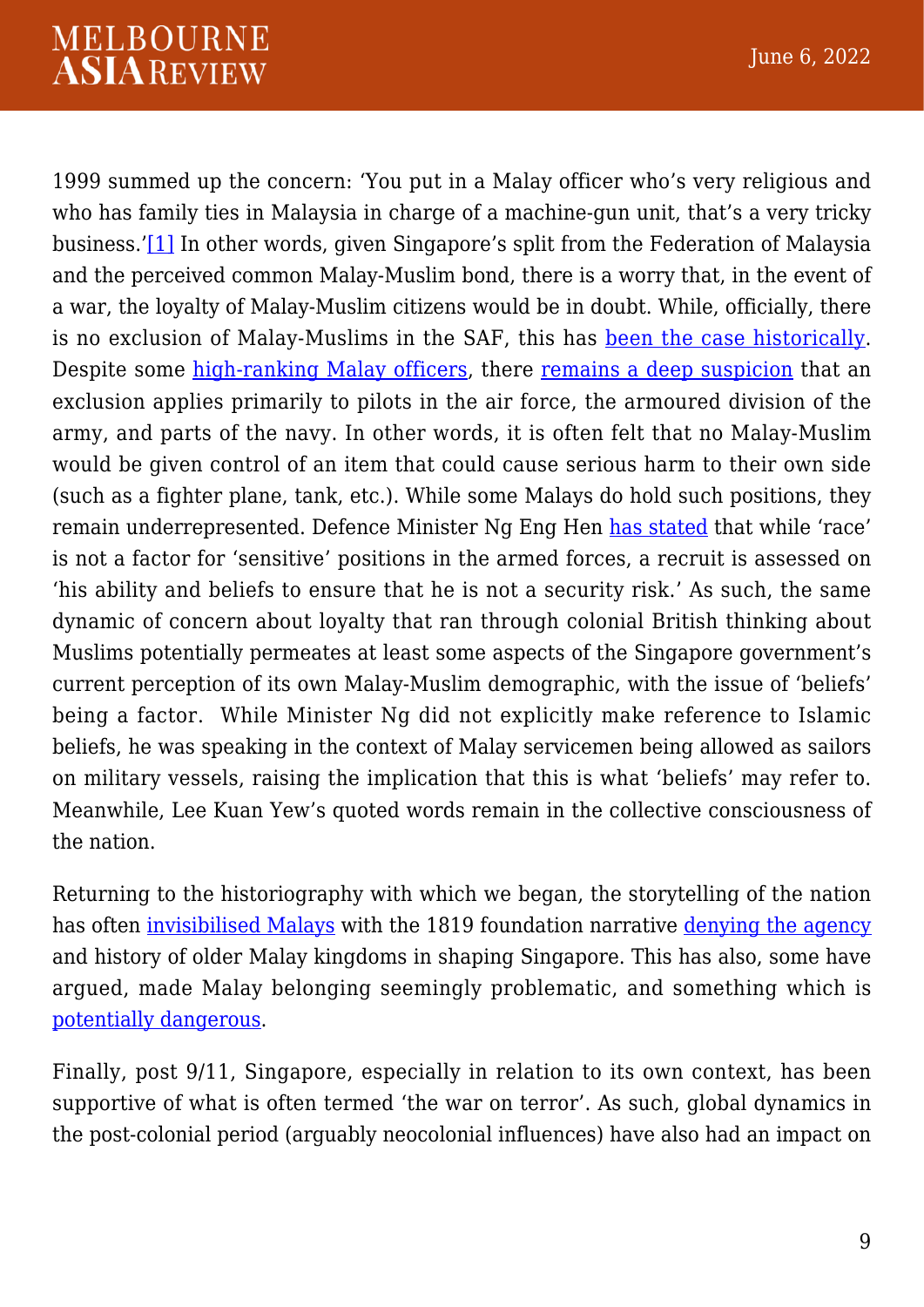the local scene. Singapore has faced its own terrorist threat from [militant neo-](https://www.jstor.org/stable/26351560?seq=1#metadata_info_tab_contents)[Islamic jihadism](https://www.jstor.org/stable/26351560?seq=1#metadata_info_tab_contents) in the form of [Jemaah Islamiyah's](https://www.rsis.edu.sg/wp-content/uploads/2017/04/CO17075.pdf) (JI) thwarted plots to attack the city state in 2001 and 2002. Responses have arisen from within the Muslim community, notably with the Religious Rehabilitation Group (RRG) as a communityled programme run by respected local religious leaders and teachers who go into jails and seek to deradicalise detainees, at first those influenced by JI and later by ISIS with [some notable success.](https://staging.rsis.edu.sg/v3/rsis-publication/rsis/1120-de-radicalisation-programmes/#.YhxUuO4zY1I) It has also seen Singapore involved in the global [securitisation of aspects of community cohesion](https://www.taylorfrancis.com/chapters/edit/10.4324/9780429467769-8/singapore-interfaith-movement-paul-hedges-mohamed-imran-mohamed-taib) efforts, including interreligious dialogue work. Local politicians have also [invoked the language](https://www.taylorfrancis.com/chapters/edit/10.4324/9781315658599-16/role-modern-islam-singapore-rizwana-abdul-azeez) of the 'good Muslim'.

This securitised framing and the employment of the good-Muslim-bad-Muslim trope, can be put into the context of MUIS providing its own guidelines of what a Muslim should be like within the current day and age in Singapore, encapsulated within the '[Singapore Muslim Identity](https://www.muis.gov.sg/-/media/Files/OOM/Resources/Risalah-eng-lr.pdf)' conception. Well respected scholar Charlene Tan has placed this within the context of a top-down attempt to [define Islam in Singapore](https://repository.nie.edu.sg/bitstream/10497/18101/1/SEN-8-1-31.pdf) that promotes a 'moderate' against an 'extreme' version of the tradition. As such, the local Muslim community is involved in seeking to create a discourse that can align Islamic values with the nation, and so the good-Muslim-bad-Muslim dynamic is not determined by external or secular forces alone. In all contexts, internal Muslim discourses are part of wider flows of description, but given MUIS' position, it has wider influence. Nevertheless, there can be a perception that the discourse remains a governmental top-down approach that [may not always resonate](https://dr.ntu.edu.sg/handle/10356/139655) with the grassroots. Nevertheless, when [politicians invoke these notions,](https://www.pmo.gov.sg/Newsroom/prime-minister-lee-hsien-loongs-written-interview-berita-harian) they can be seen to draw from internal Muslim debates which may give a different framing to the discussions. Such internal Muslim-centric debates of 'good' and 'bad' Muslims is not a facet of recent Islamophobic discourse; communities have always [policed their](https://www.ucpress.edu/book/9780520298910/understanding-religion) [boundaries](https://www.ucpress.edu/book/9780520298910/understanding-religion) to determine correct/acceptable/legitimate expressions against what is deemed incorrect/unacceptable/illegitimate. Since at least the time of the Kharijites, Muslims have sought to define 'acceptable' and 'unacceptable' forms of Islamic belief, practice, discourse, and behaviour, and this discourse still holds [resonance](https://staging.rsis.edu.sg/v3/wp-content/uploads/2016/12/CO16297.pdf)